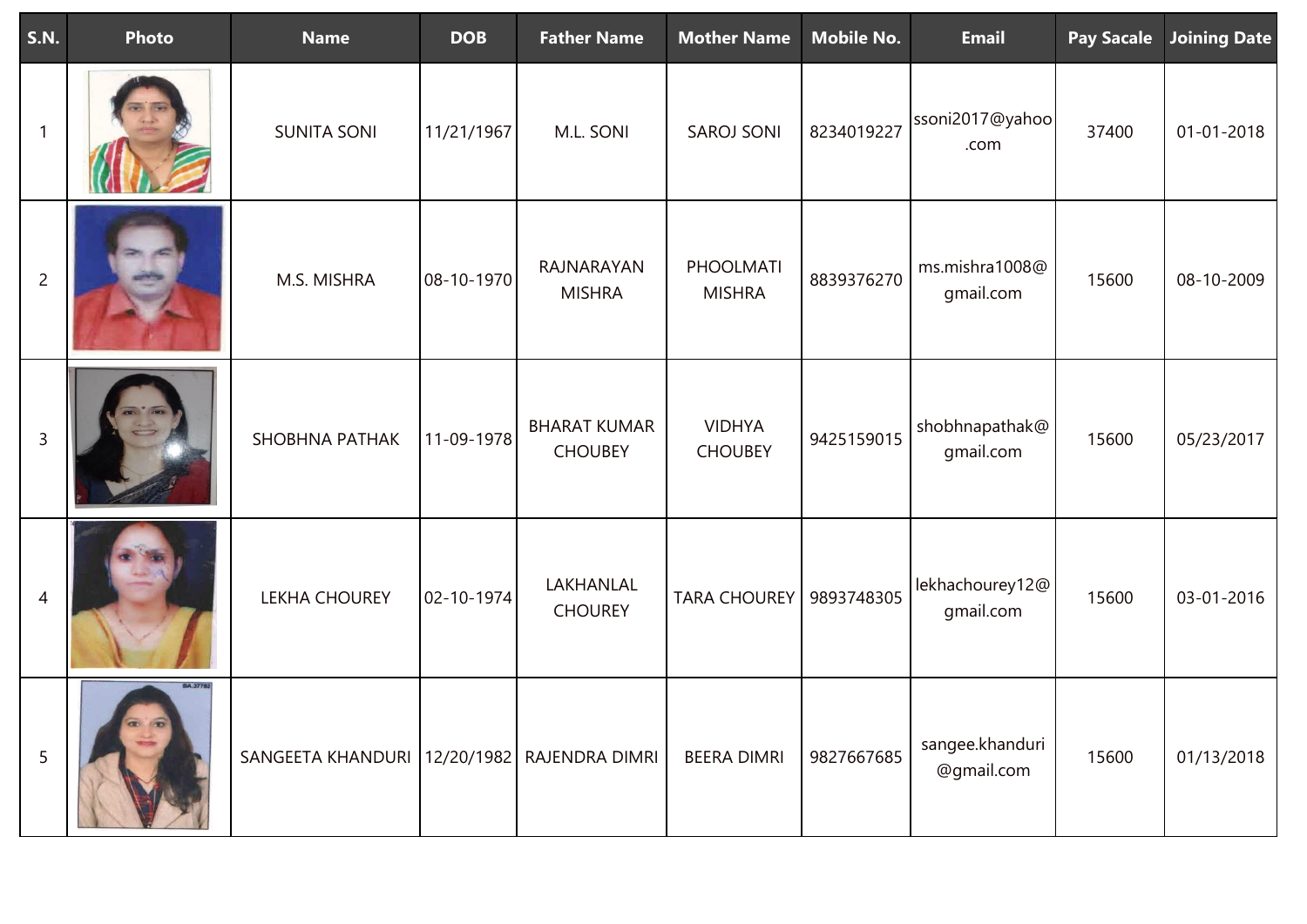| 6              | <b>ADITI DUBEY</b>              | 06/15/1976       | <b>ARUN KUMAR</b><br><b>DUBEY</b>    | <b>REETA DUBEY</b>              | 9826810622 | aditidubey15676<br>@gmail.com  | 15600 | 03-01-2016 |
|----------------|---------------------------------|------------------|--------------------------------------|---------------------------------|------------|--------------------------------|-------|------------|
| $\overline{7}$ | <b>GYANESHWARI VYAS</b>         | $01 - 07 - 1987$ | <b>MAHESH</b><br><b>CHANDRA VYAS</b> | <b>SAROJ VYAS</b>               | 7987430045 | gkurmi@gmail.co<br>m           | 15600 | 05/23/2017 |
| 8              | RUPALI SHRIVASTAVA   07/15/1987 |                  | SHUSHIL KUMAR<br>SHRIVASTAVA         | <b>MAMTA</b><br>SHRIVASTAVA     | 7987279499 | saxenastar.123@g<br>mail.com   | 15600 | 03-01-2016 |
| 9              | <b>ARTI SHARMA</b>              | 07-06-1979       | M.L. SHARMA                          | <b>DEVRATI</b><br><b>SHARMA</b> | 9752752484 | artisharma2007@<br>gmail.com   | 15600 | 05/23/2017 |
| 10             | DR ANJU SHARMA                  | 05-10-1971       | R.M. SHARMA                          |                                 | 9406541494 | dranjusharma200<br>4@gmail.com | 15600 | 03-01-2016 |